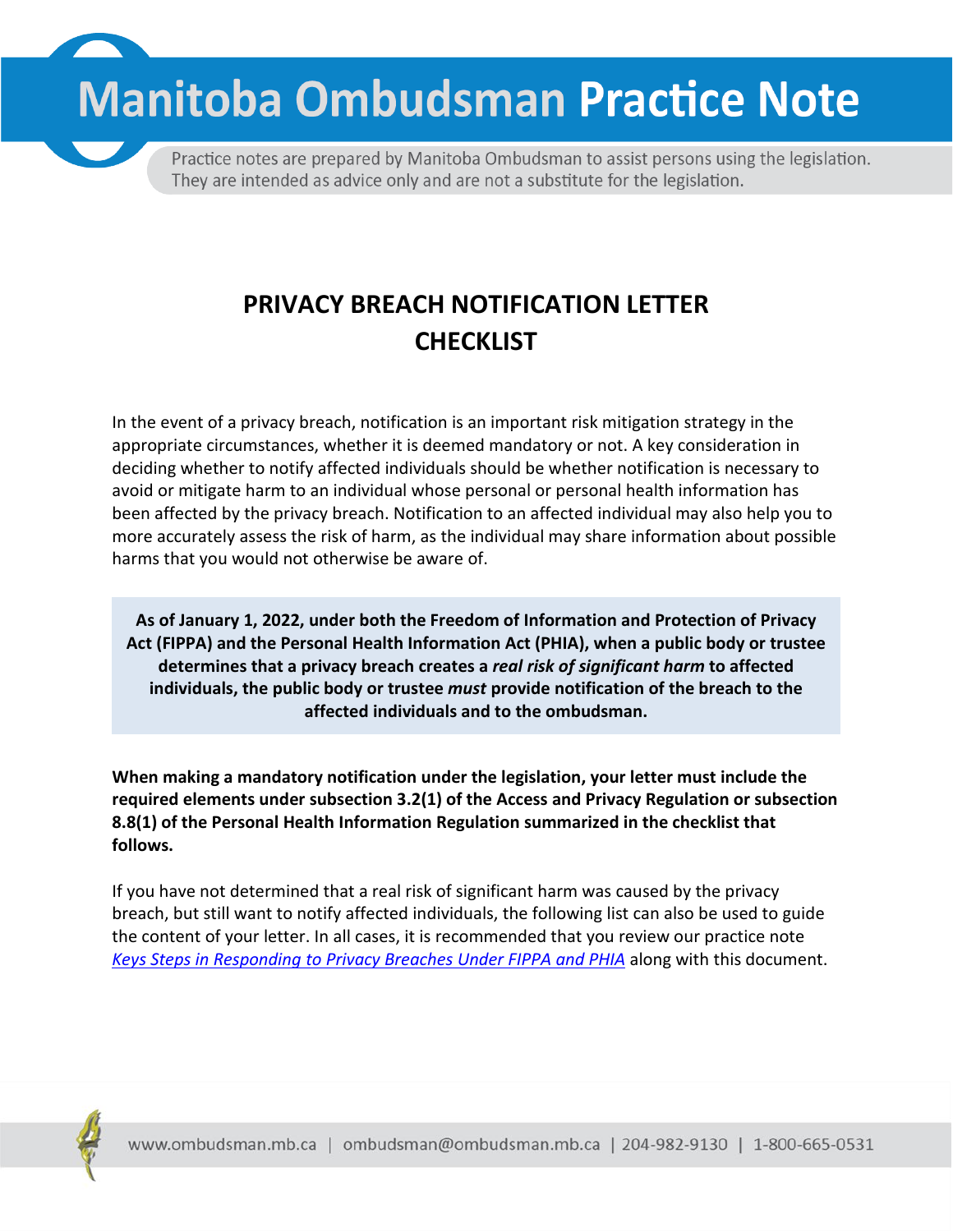#### **Describe the circumstances of the privacy breach**

Describe the incident. Include the date of discovery and explain how the privacy breach was discovered, provide details of what occurred, and if known, include whether the privacy breach was accidental or intentional, etc.

### **Provide the date of the privacy breach**

Include the exact date if known or the date when the incident was believed to have occurred

#### **Provide the name of the public body or trustee**

Identify who had custody or control of the personal or personal health information at the time of the privacy breach.

#### **Describe the information involved in the privacy breach**

Be specific when describing the type of personal and/or personal health information involved. For example, a patient or client file that included the individual's diagnosis, list of medications, emergency contact information, personal health identification number (PHIN), etc. Each type of personal and personal health information may have varying degrees of impact on the individual.

# **Describe the steps that the individual can take to reduce the risk of harm that can result from the privacy beach or to mitigate that harm**

Describe what the individual can do to protect themselves or their family. For example, provide contact information for credit monitoring agencies where there is a risk of identity theft, or suggest contacting financial institutions, changing account or email passwords. When a privacy breach impacts an individual's physical safety or security in their residence, examples include alerting building security in the case of disclosure of access codes (for multi-family dwellings) and ensuring entrance doors remained locked so that unknown individuals are not permitted to enter.

# **Describe the steps that the public body or trustee has taken or intends to take to reduce the risk of harm**

Describe the corrective measures taken or planned to reduce the risk of harm to the individual as a result of the breach. Examples include stopping the method of transmission if an accidental disclosure until the problem is addressed, contacting law enforcement or offering credit monitoring. You must also describe what your public body/trustee is doing to prevent any future privacy breaches (if known at the time of notification). For example, enhancing security measures (ex: encryption software), implementing new policies or procedures, changing locks on doors and filing cabinets and/or implementing new auditing practices.

# **Inform the individual that Manitoba Ombudsman has been notified about the privacy breach as required under subsection 41.1(4) of FIPPA or subsection 19.0.1(4) of PHIA** Under FIPPA and PHIA, an individual has the right to make a privacy complaint to Manitoba